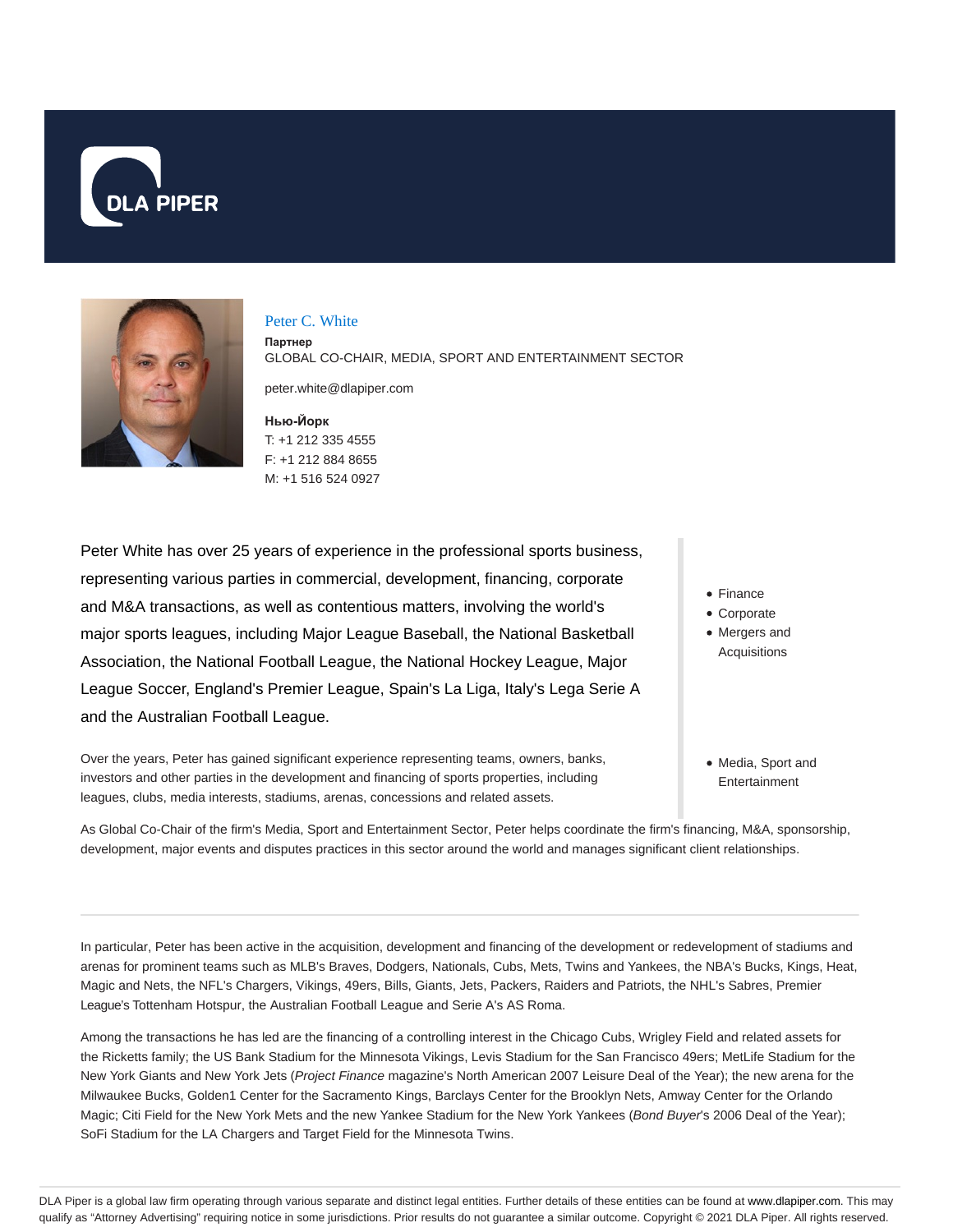## Допуск к юридической практике

New York

#### Рейтинги

- Chambers USA 2021 - Band 2, USA - Nationwide Sports Law 2012-20 - Band 2, USA - Nationwide Sports Law
- The Legal 500 United States 2019 - Recommended, Structured Finance: Securitization 2016-17 - Leading Lawyer, Sport 2015 - Recommended, Sport

He is also recognized as a New York Super Lawyer, 2015 New York Metro Super Lawyer and has been named Dealmaker of the Year by American Lawyer.

### Образование

- J.D., St. John's University School of Law 1984
- B.A., Adelphi University 1980

# ПУБЛИКАЦИИ И МЕРОПРИЯТИЯ

# Публикации

**Esports Laws of the World**

26 July 2021

The esports market has been booming over the last few years, but in some cases, regulations have not been able to catch up. In this guide, we look at the local legal and regulatory requirements for the esports industry across 38 countries, to help you identify potential issues and solutions.

**COVID-19: DLA Piper's global industry guide to resuming production post-pandemic**

#### 5 October 2020

Now that many countries are slowly beginning to experience COVID-19 lockdown restrictions easing and a push to restart industries, we have compiled this comprehensive report on the key considerations for resuming film and TV productions across 15 jurisdictions.

Media, Sport and Entertainment Intelligence - May 2016, 10 May 2016

# События

- Panelist, "Media Rights and Digital Challengers A New Ball Game," 2019 Financial Times Business of Football Summit: The Search for Growth and Value in the World's Most Popular Sport, London, England (May 21, 2019)
- Co-Presenter, "Stadium Financing," DLA Piper's Media, Sport and Entertainment Seminar, Stockholm Sweden (November 12, 2018)

DLA Piper is a global law firm operating through various separate and distinct legal entities. Further details of these entities can be found at www.dlapiper.com. This may qualify as "Attorney Advertising" requiring notice in some jurisdictions. Prior results do not guarantee a similar outcome. Copyright © 2021 DLA Piper. All rights reserved.